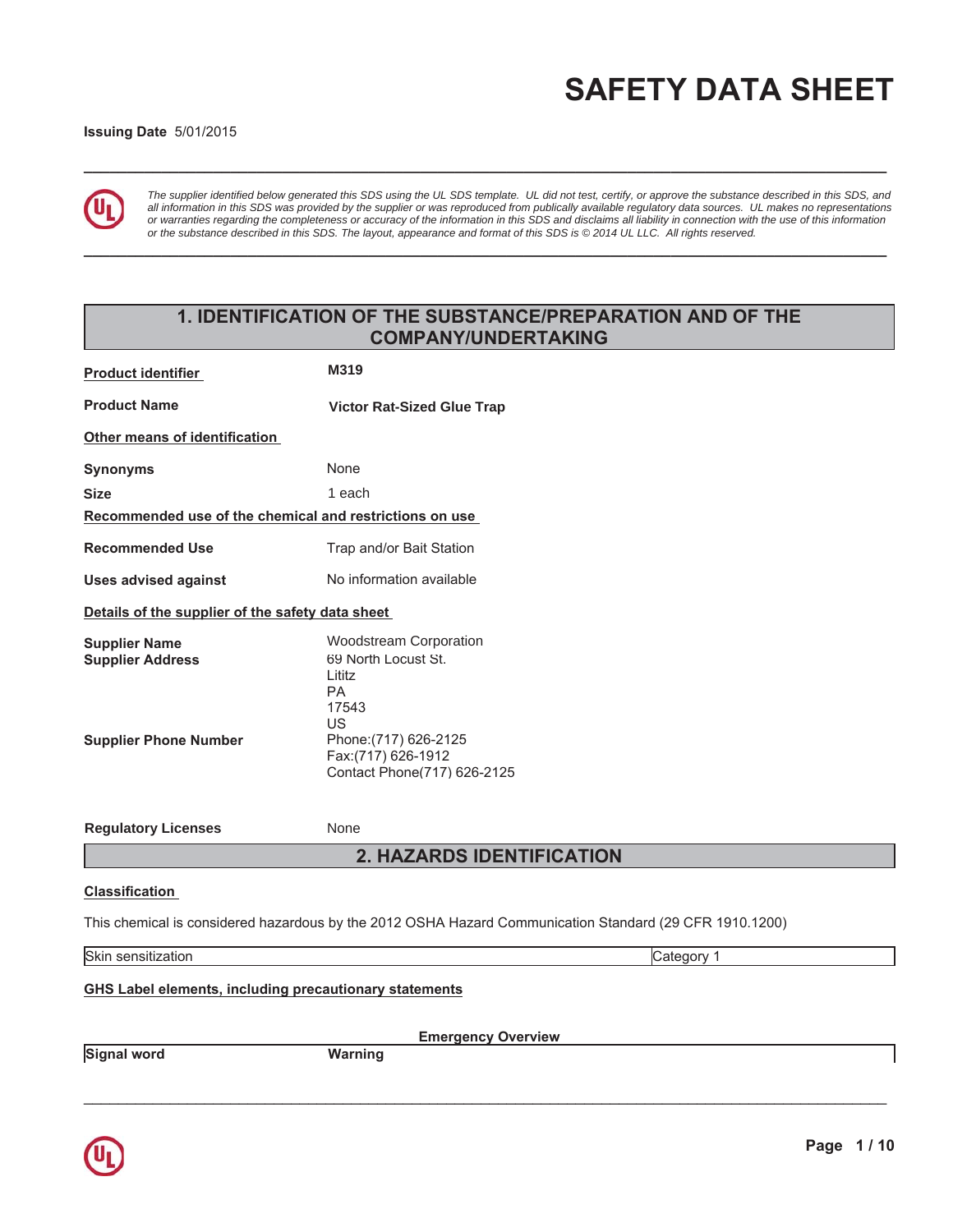#### **Hazard Statements** May cause an allergic skin reaction



Appearance Clear to semi-clear

#### **Physical State Solid**

Odor Mild

#### **Precautionary Statements - Prevention**

Avoid breathing dust/fume/gas/mist/vapors/spray Contaminated work clothing should not be allowed out of the workplace Wear protective gloves

#### **Precautionary Statements - Response**

Specific treatment (see supplemental first aid instructions on this label)

#### **Skin**

IF ON SKIN: Wash with plenty of soap and water If skin irritation or rash occurs: Get medical advice/attention Wash contaminated clothing before reuse

#### **Precautionary Statements - Storage**

None

#### **Precautionary Statements - Disposal**

Dispose of contents/container to an approved waste disposal plant

#### Hazards not otherwise classified (HNOC)

Not applicable

#### **Unknown Toxicity**

70% of the mixture consists of ingredient(s) of unknown toxicity

#### **Other information**

Repeated or prolonged skin contact may cause allergic reactions with susceptible persons

#### **Interactions with Other Chemicals**

No information available.

## 3. COMPOSITION/INFORMATION ON INGREDIENTS

| <b>Chemical Name</b> | <b>CAS No.</b> | Weight-%                             | <b>Trade Secret</b> |
|----------------------|----------------|--------------------------------------|---------------------|
| Paraffin oils        | 8012-95-1      | 40 - ز<br>15.                        |                     |
| Rubber               | 9006-04-6      | 30<br>10<br>$\overline{\phantom{0}}$ |                     |

\*The exact percentage (concentration) of composition has been withheld as a trade secret

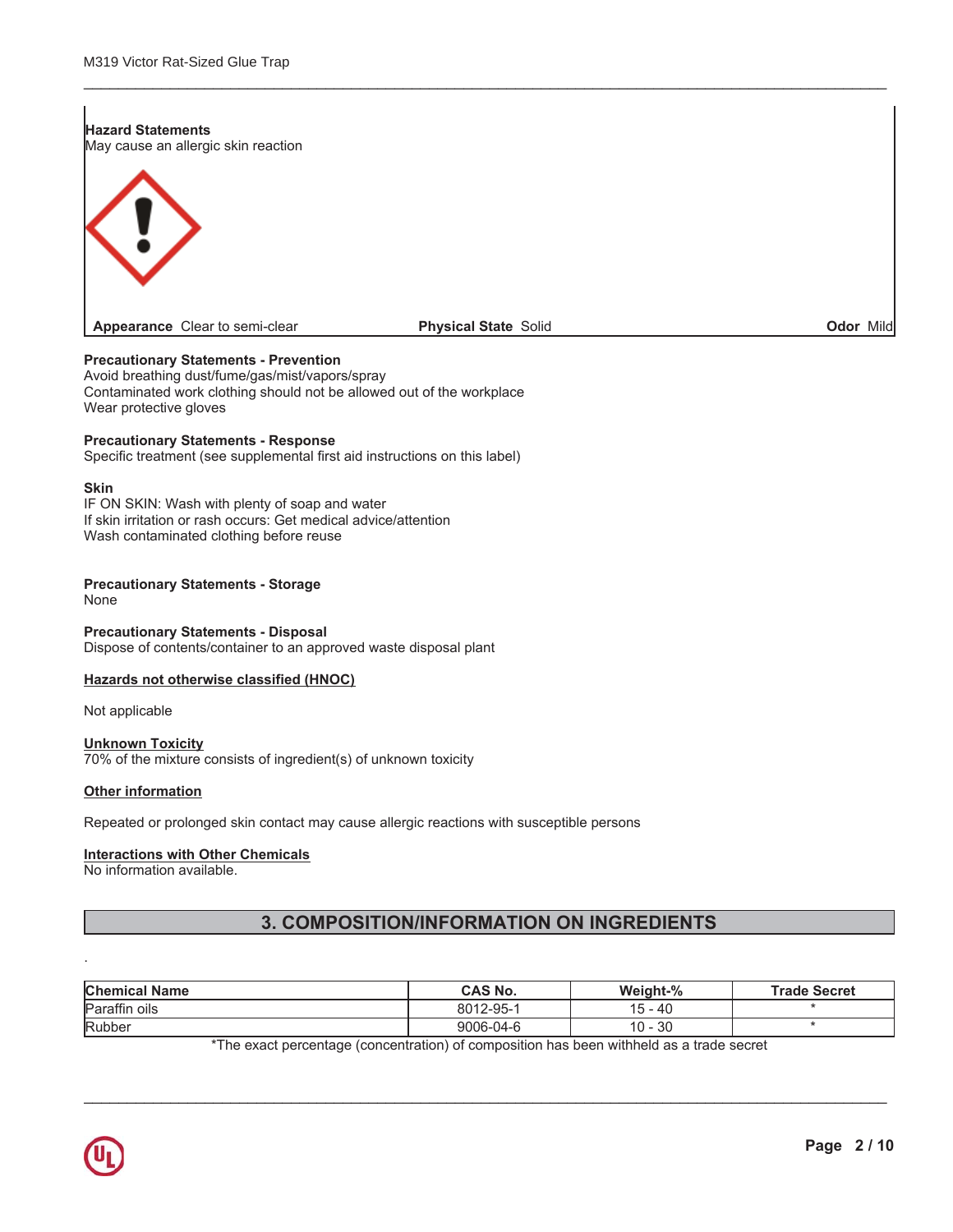## **4. FIRST AID MEASURES**

BBBBBBBBBBBBBBBBBBBBBBBBBBBBBBBBBBBBBBBBBBBBBBBBBBBBBBBBBBBBBBBBBBBBBBBBBBBBBBBBBBBBBBBBBBBBB

#### **First aid measures**

| <b>General Advice</b> | Show this safety data sheet to the doctor in attendance.                                                                                |
|-----------------------|-----------------------------------------------------------------------------------------------------------------------------------------|
| <b>Eye Contact</b>    | Rinse thoroughly with plenty of water, also under the eyelids. If symptoms persist,<br>call a physician.                                |
| <b>Skin Contact</b>   | Wash with soap and water. May cause an allergic skin reaction. In the case of skin<br>irritation or allergic reactions see a physician. |
| <b>Inhalation</b>     | Remove to fresh air.                                                                                                                    |
| Ingestion             | Rinse mouth immediately and drink plenty of water. Never give anything by mouth<br>to an unconscious person.                            |

#### **Most important symptoms and effects, both acute and delayed**

Most Important Symptoms and Itching. Rashes. Hives. **Effects** 

#### Indication of any immediate medical attention and special treatment needed

**Notes to Physician** 188X of May cause sensitization of susceptible persons. Treat symptomatically.

## **5. FIRE-FIGHTING MEASURES**

#### **Suitable Extinguishing Media**

Use extinguishing measures that are appropriate to local circumstances and the surrounding environment.

#### **Unsuitable extinguishing media**

CAUTION: Use of water spray when fighting fire may be inefficient.

### **<u>Specific Hazards Arising from the Chemical</u>**

Product is or contains a sensitizer. May cause sensitization by skin contact.

**Uniform Fire Code 8** Sensitizer: Solid

**Hazardous Combustion Products** Carbon oxides.

**Explosion Data Sensitivity to Mechanical Impact No.** 

**Sensitivity to Static Discharge Mo.** 

#### **Protective equipment and precautions for firefighters**

As in any fire, wear self-contained breathing apparatus pressure-demand, MSHA/NIOSH (approved or equivalent) and full protective gear.

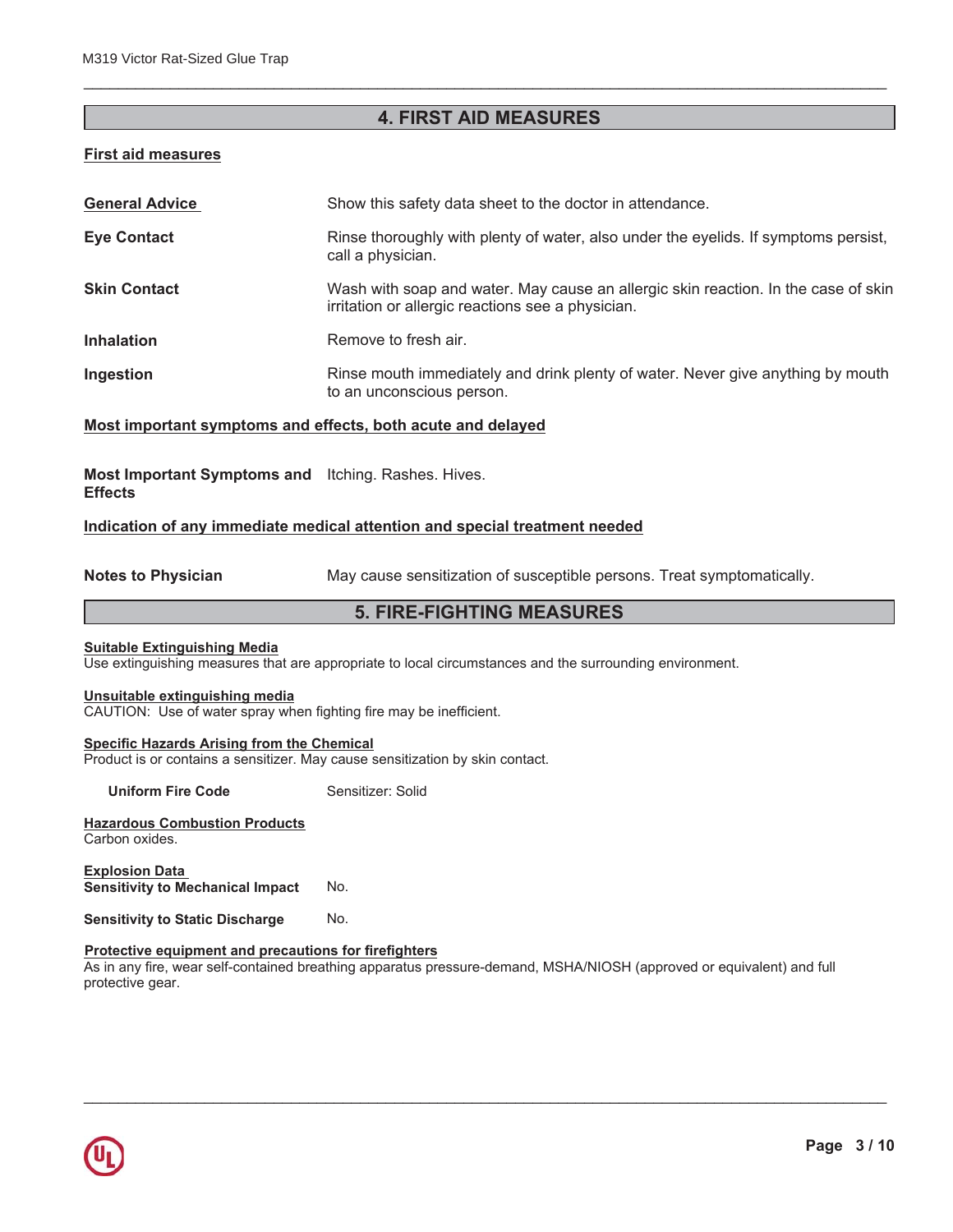## **6. ACCIDENTAL RELEASE MEASURES**

BBBBBBBBBBBBBBBBBBBBBBBBBBBBBBBBBBBBBBBBBBBBBBBBBBBBBBBBBBBBBBBBBBBBBBBBBBBBBBBBBBBBBBBBBBBBB

#### **Personal precautions, protective equipment and emergency procedures**

| <b>Personal Precautions</b>                                  | Avoid contact with skin, eyes or clothing. Use personal protective equipment as required.                                                                                                                                         |
|--------------------------------------------------------------|-----------------------------------------------------------------------------------------------------------------------------------------------------------------------------------------------------------------------------------|
| <b>Other Information</b>                                     | Refer to protective measures listed in Sections 7 and 8.                                                                                                                                                                          |
| <b>Environmental Precautions</b>                             |                                                                                                                                                                                                                                   |
| <b>Environmental Precautions</b>                             | Refer to protective measures listed in Sections 7 and 8. Prevent further leakage or spillage<br>if safe to do so.                                                                                                                 |
| Methods and material for containment and cleaning up         |                                                                                                                                                                                                                                   |
| <b>Methods for Containment</b>                               | Prevent further leakage or spillage if safe to do so.                                                                                                                                                                             |
| Methods for cleaning up                                      | Pick up and transfer to properly labeled containers.                                                                                                                                                                              |
|                                                              |                                                                                                                                                                                                                                   |
|                                                              |                                                                                                                                                                                                                                   |
|                                                              | 7. HANDLING AND STORAGE                                                                                                                                                                                                           |
| <b>Precautions for safe handling</b>                         |                                                                                                                                                                                                                                   |
| <b>Handling</b>                                              | Handle in accordance with good industrial hygiene and safety practice. Avoid contact with<br>skin, eyes or clothing. Do not eat, drink or smoke when using this product. Take off<br>contaminated clothing and wash before reuse. |
| Conditions for safe storage, including any incompatibilities |                                                                                                                                                                                                                                   |
| <b>Storage</b>                                               | Keep containers tightly closed in a dry, cool and well-ventilated place. Store locked up.<br>Keep out of the reach of children.                                                                                                   |

## **8. EXPOSURE CONTROLS/PERSONAL PROTECTION**

#### **Control parameters**

#### **Exposure Guidelines**

| <b>Chemical Name</b> | <b>ACGIH TLV</b>                            | <b>OSHA PEL</b>                   | <b>NIOSH IDLH</b> |
|----------------------|---------------------------------------------|-----------------------------------|-------------------|
| Paraffin oils        | TWA: 5 mg/m <sup>3</sup> inhalable fraction | TWA: $5 \text{ mg/m}^3$           |                   |
| 8012-95-1            | excluding metal working fluids,             | (vacated) TWA: $5 \text{ mg/m}^3$ |                   |
|                      | highly & severely refined TWA: 5            |                                   |                   |
|                      | $mq/m3$ inhalable fraction                  |                                   |                   |
|                      | excluding metal working fluids              |                                   |                   |
| Rubber               | TWA: $0.0001$ mg/m <sup>3</sup> inhalable   |                                   |                   |
| 9006-04-6            | allergenic proteins inhalable               |                                   |                   |
|                      | fraction                                    |                                   |                   |
|                      | c*                                          |                                   |                   |

*ACGIH TLV: American Conference of Governmental Industrial Hygienists - Threshold Limit Value OSHA PEL: Occupational Safety and Health Administration - Permissible Exposure Limits NIOSH IDLH Immediately Dangerous to Life or Health*

**2W Other Exposure Guidelines** See section 15 for national exposure control parameters

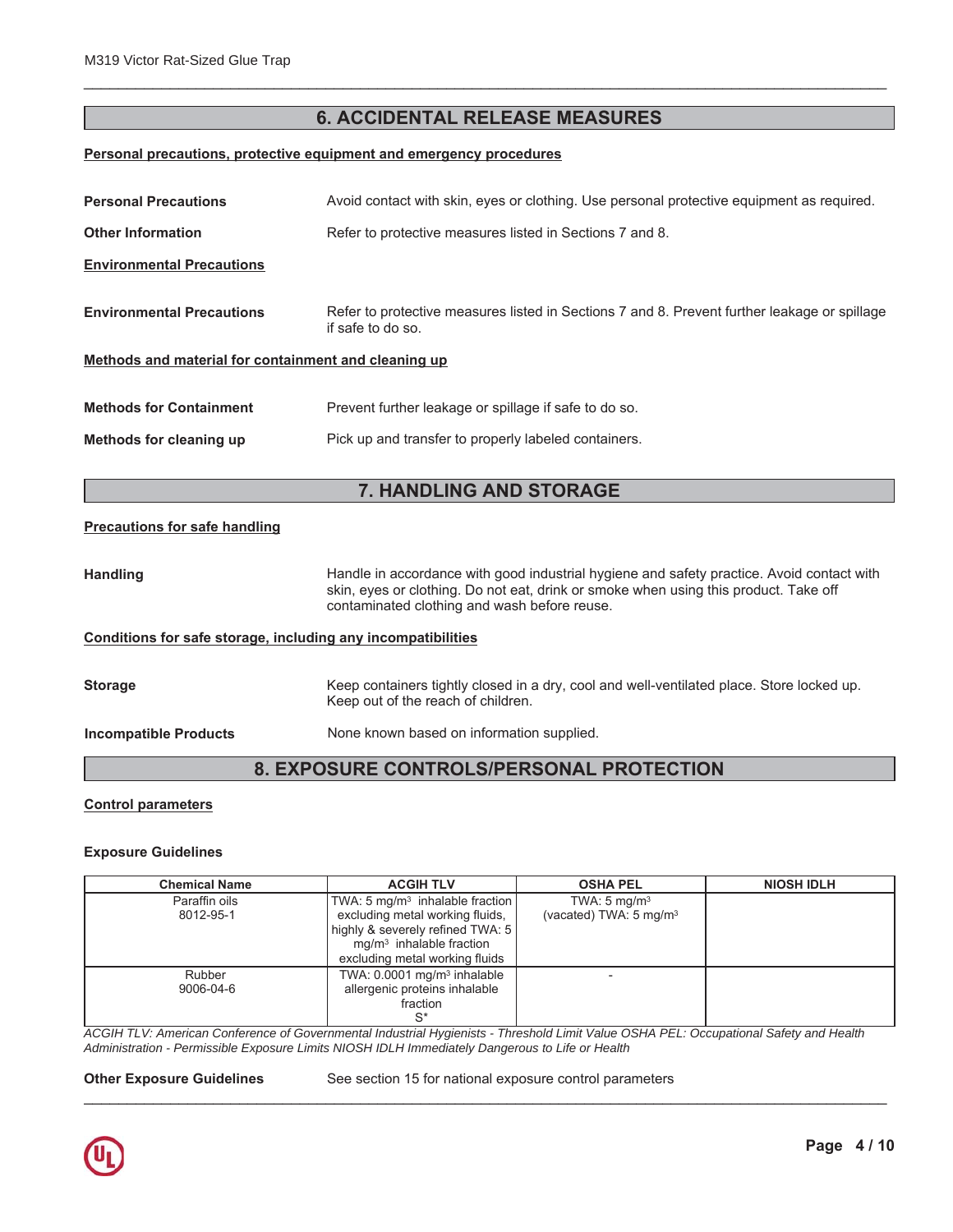## **Appropriate engineering controls**

| <b>Engineering Measures</b>                                           | <b>Showers</b><br>Eyewash stations<br>Ventilation systems                                                                                                                                                                                                                          |  |
|-----------------------------------------------------------------------|------------------------------------------------------------------------------------------------------------------------------------------------------------------------------------------------------------------------------------------------------------------------------------|--|
| Individual protection measures, such as personal protective equipment |                                                                                                                                                                                                                                                                                    |  |
| <b>Eye/Face Protection</b>                                            | No special protective equipment required.                                                                                                                                                                                                                                          |  |
| <b>Skin and Body Protection</b>                                       | Wear protective gloves and protective clothing.                                                                                                                                                                                                                                    |  |
| <b>Respiratory Protection</b>                                         | No protective equipment is needed under normal use conditions. If exposure limits are<br>exceeded or irritation is experienced, ventilation and evacuation may be required.                                                                                                        |  |
| <b>Hygiene Measures</b>                                               | Handle in accordance with good industrial hygiene and safety practice. Take off<br>contaminated clothing and wash before reuse. Avoid contact with skin, eyes or clothing.<br>Wear suitable gloves and eye/face protection. Do not eat, drink or smoke when using this<br>product. |  |

## 9. PHYSICAL AND CHEMICAL PROPERTIES

## **Physical and Chemical Properties**

| <b>Physical State</b>                                   | Solid                    |                        |                          |
|---------------------------------------------------------|--------------------------|------------------------|--------------------------|
| Appearance                                              | Clear to semi-clear      | Odor                   | Mild                     |
| Color                                                   | No information available | <b>Odor Threshold</b>  | No information available |
| <b>Property</b>                                         | <b>Values</b>            | <b>Remarks/ Method</b> |                          |
| рH                                                      | No data available        | None known             |                          |
| Melting / freezing point                                | No data available        | None known             |                          |
| Boiling point / boiling range                           | No data available        | None known             |                          |
| <b>Flash Point</b>                                      | > 400 degrees F          | None known             |                          |
| <b>Evaporation Rate</b>                                 | No data available        | None known             |                          |
| <b>Flammability (solid, gas)</b>                        | No data available        | None known             |                          |
| <b>Flammability Limit in Air</b>                        |                          |                        |                          |
| <b>Upper flammability limit</b>                         | No data available        |                        |                          |
| <b>Lower flammability limit</b>                         | No data available        |                        |                          |
| <b>Vapor pressure</b>                                   | No data available        | None known             |                          |
| <b>Vapor density</b>                                    | No data available        | None known             |                          |
| <b>Specific Gravity</b>                                 | 0.875                    | None known             |                          |
| <b>Water Solubility</b>                                 | Insoluble                | None known             |                          |
| <b>Solubility in other solvents</b>                     | No data available        | None known             |                          |
| Partition coefficient: n-octanol/waterNo data available |                          | None known             |                          |
| <b>Autoignition temperature</b>                         | No data available        | None known             |                          |
| <b>Decomposition temperature</b>                        | No data available        | None known             |                          |
| <b>Kinematic viscosity</b>                              | No data available        | None known             |                          |
| <b>Dynamic viscosity</b>                                | No data available        | None known             |                          |
| <b>Explosive properties</b>                             | No data available        |                        |                          |
| <b>Oxidizing Properties</b>                             | No data available        |                        |                          |
| <b>Other Information</b>                                |                          |                        |                          |
| <b>Softening Point</b>                                  | No data available        |                        |                          |
| <b>VOC Content (%)</b>                                  | No data available        |                        |                          |
| <b>Particle Size</b>                                    | No data available        |                        |                          |
| <b>Particle Size Distribution</b>                       |                          |                        |                          |

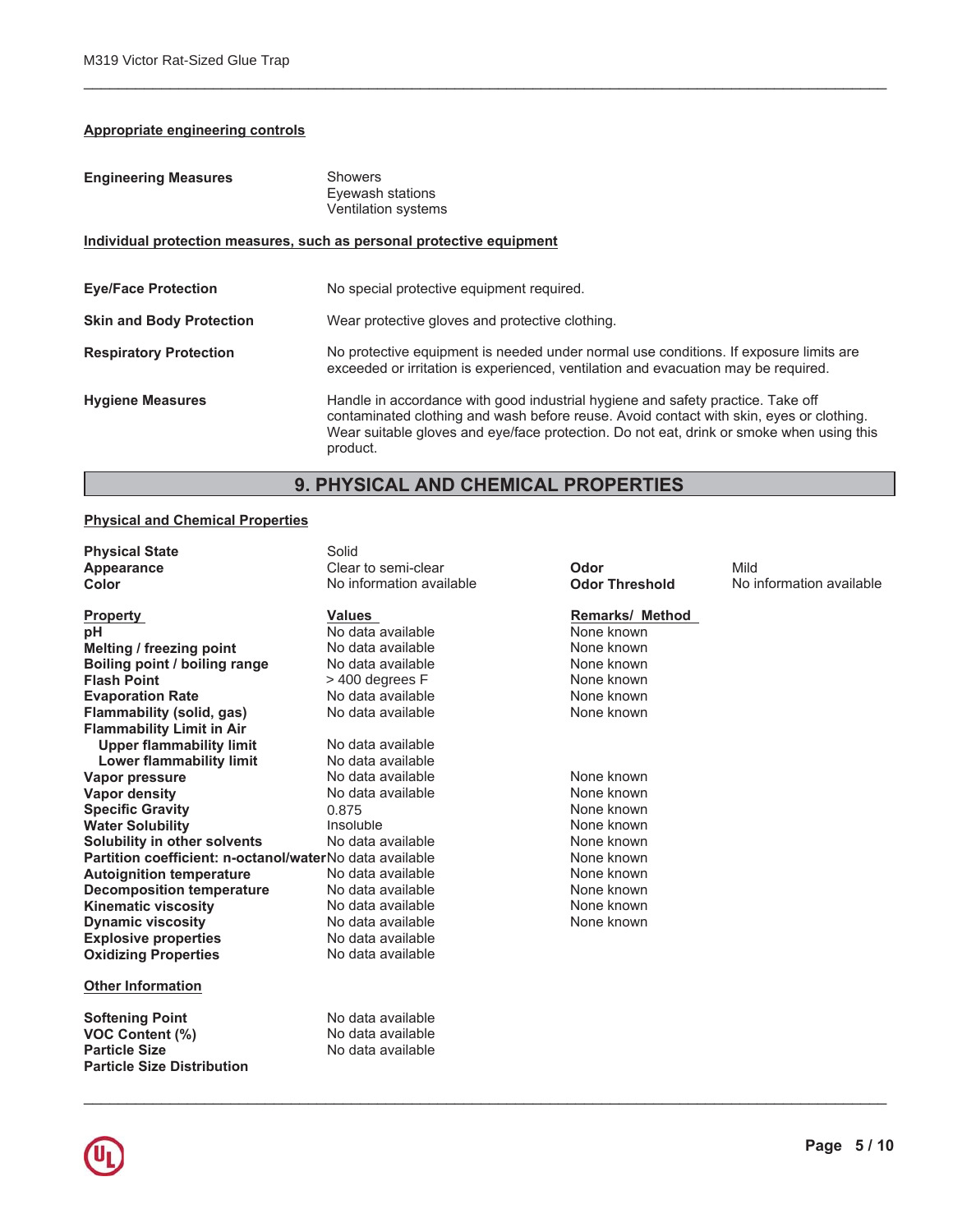## **10. STABILITY AND REACTIVITY**

#### **Reactivity**

No data available.

#### **Chemical stability**

Stable under recommended storage conditions.

## **Possibility of Hazardous Reactions**

None under normal processing.

#### **Hazardous Polymerization**

Hazardous polymerization does not occur.

#### **Conditions to avoid**

None known based on information supplied.

#### Incompatible materials

None known based on information supplied.

#### **Hazardous Decomposition Products**

Carbon oxides.

## **11. TOXICOLOGICAL INFORMATION**

#### Information on likely routes of exposure

| <b>Product Information</b> |                                                                                                                                                                                       |
|----------------------------|---------------------------------------------------------------------------------------------------------------------------------------------------------------------------------------|
| Inhalation                 | Specific test data for the substance or mixture is not available.                                                                                                                     |
| <b>Eye Contact</b>         | Specific test data for the substance or mixture is not available.                                                                                                                     |
| <b>Skin Contact</b>        | Specific test data for the substance or mixture is not available. Repeated or prolonged skin<br>contact may cause allergic reactions with susceptible persons. (based on components). |
| Ingestion                  | Specific test data for the substance or mixture is not available.                                                                                                                     |

#### **Component Information**

| <b>Chemical Name</b> | Oral LD50 | <b>Dermal LD50</b> | <b>Inhalation LC50</b>      |
|----------------------|-----------|--------------------|-----------------------------|
| Paraffin oils        |           |                    | 2062 ppm<br>(Rat)4 h<br>$=$ |
| 8012-95-1            |           |                    |                             |

#### Information on toxicological effects

**Symptoms** 

Itching. Rashes. Hives.

#### Delayed and immediate effects as well as chronic effects from short and long-term exposure

| <b>Sensitization</b>     | May cause sensitization of susceptible persons. May cause sensitization by skin contact. |
|--------------------------|------------------------------------------------------------------------------------------|
| <b>Mutagenic Effects</b> | No information available.                                                                |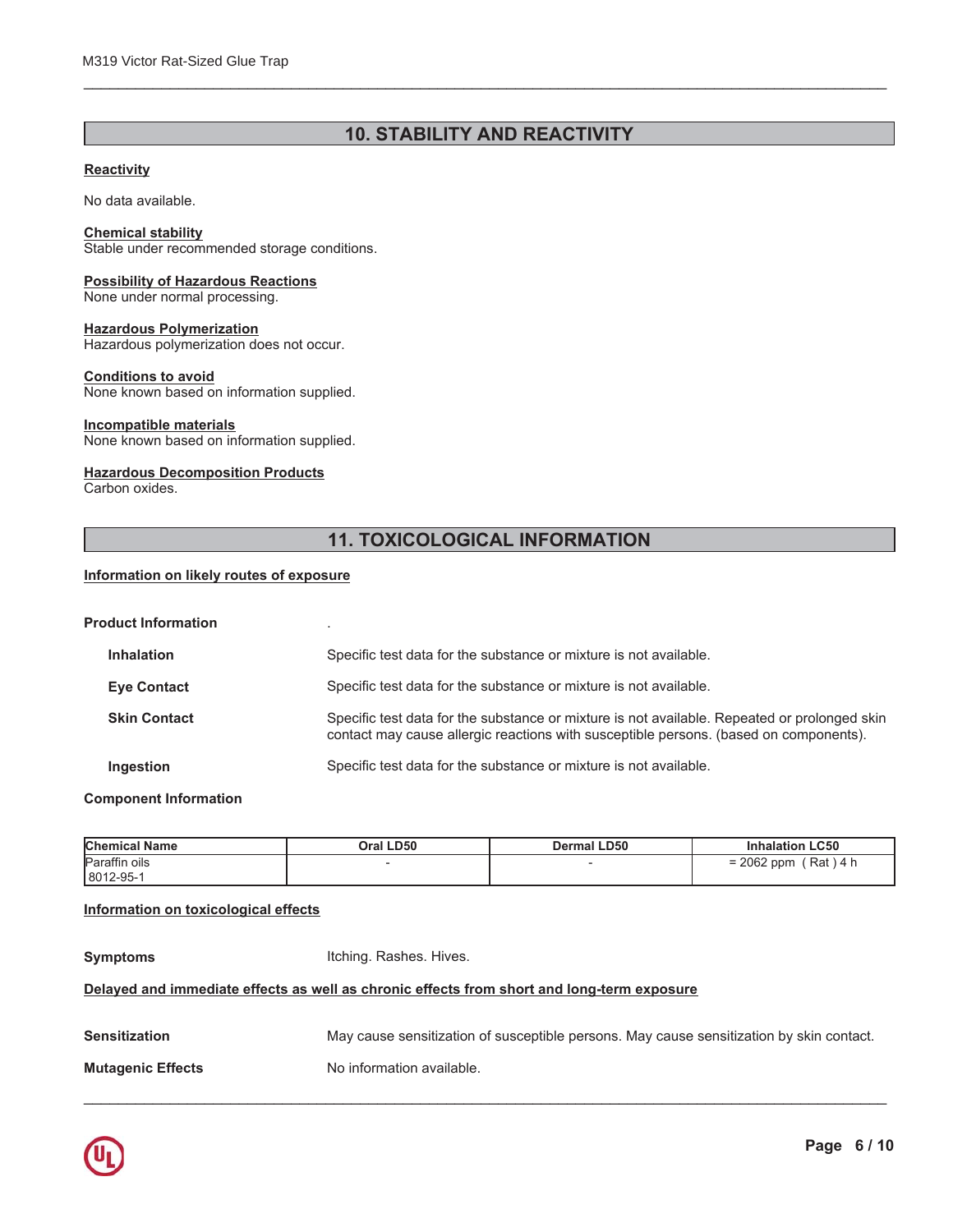Carcinogenicity **EXECUTE:** The table below indicates whether each agency has listed any ingredient as a carcinogen.

| <b>Chemical Name</b>                           | <b>ACGIH</b>                                                                                                                                                                                        | <b>IARC</b>                                                                        | <b>NTP</b> | <b>OSHA</b> |
|------------------------------------------------|-----------------------------------------------------------------------------------------------------------------------------------------------------------------------------------------------------|------------------------------------------------------------------------------------|------------|-------------|
| Paraffin oils<br>8012-95-1                     | A <sub>2</sub>                                                                                                                                                                                      | Group 3                                                                            |            | X           |
| A2 - Suspected Human Carcinogen<br>X - Present | <b>ACGIH (American Conference of Governmental Industrial Hygienists)</b><br><b>IARC</b> (International Agency for Research on Cancer)<br>Group 3 - Not Classifiable as to Carcinogenicity in Humans | OSHA (Occupational Safety and Health Administration of the US Department of Labor) |            |             |
| <b>Reproductive Toxicity</b>                   |                                                                                                                                                                                                     | No information available.                                                          |            |             |
| <b>STOT - single exposure</b>                  |                                                                                                                                                                                                     | No information available.                                                          |            |             |
| <b>STOT - repeated exposure</b>                |                                                                                                                                                                                                     | No information available.                                                          |            |             |
| <b>Chronic Toxicity</b>                        |                                                                                                                                                                                                     | Repeated contact may cause allergic reactions in very susceptible persons.         |            |             |
| <b>Target Organ Effects</b>                    | Skin.                                                                                                                                                                                               |                                                                                    |            |             |
| <b>Aspiration Hazard</b>                       |                                                                                                                                                                                                     | No information available.                                                          |            |             |

BBBBBBBBBBBBBBBBBBBBBBBBBBBBBBBBBBBBBBBBBBBBBBBBBBBBBBBBBBBBBBBBBBBBBBBBBBBBBBBBBBBBBBBBBBBBB

#### **Numerical measures of toxicity Product Information**

#### The following values are calculated based on chapter 3.1 of the GHS document Not applicable

## **12. ECOLOGICAL INFORMATION**

BBBBBBBBBBBBBBBBBBBBBBBBBBBBBBBBBBBBBBBBBBBBBBBBBBBBBBBBBBBBBBBBBBBBBBBBBBBBBBBBBBBBBBBBBBBBB

### **Ecotoxicity**

The environmental impact of this product has not been fully investigated.

#### **Persistence and Degradability**

No information available.

#### **Bioaccumulation**

No information available

### **20 Other adverse effects**

No information available.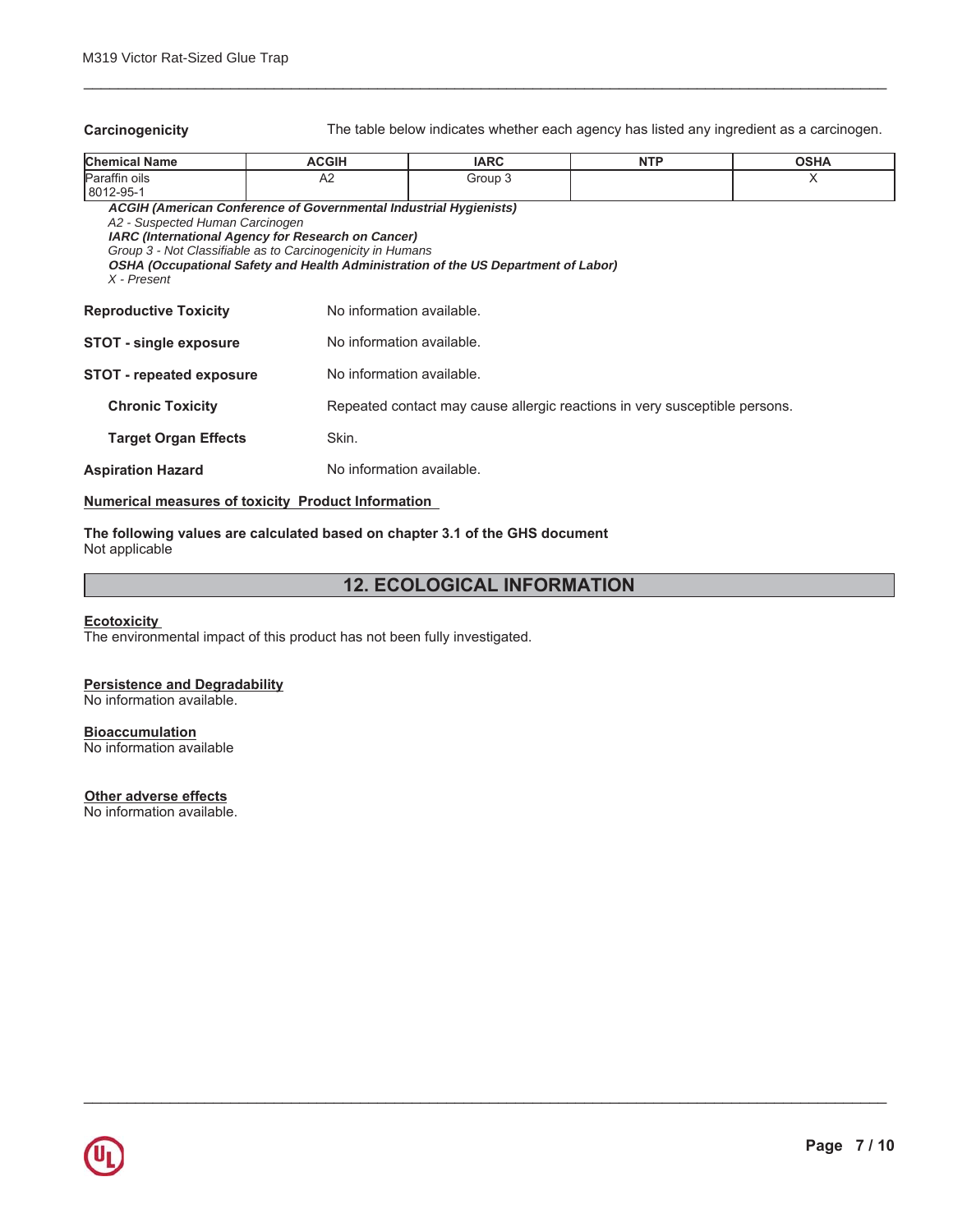## **13. DISPOSAL CONSIDERATIONS**

## Waste treatment methods

| <b>Disposal methods</b>       | This material, as supplied, is not a hazardous waste according to Federal regulations (40)<br>CFR 261). This material could become a hazardous waste if it is mixed with or otherwise<br>comes in contact with a hazardous waste, if chemical additions are made to this material, or<br>if the material is processed or otherwise altered. Consult 40 CFR 261 to determine whether<br>the altered material is a hazardous waste. Consult the appropriate state, regional, or local<br>regulations for additional requirements. |
|-------------------------------|---------------------------------------------------------------------------------------------------------------------------------------------------------------------------------------------------------------------------------------------------------------------------------------------------------------------------------------------------------------------------------------------------------------------------------------------------------------------------------------------------------------------------------|
| <b>Contaminated Packaging</b> | Dispose of contents/containers in accordance with local regulations.                                                                                                                                                                                                                                                                                                                                                                                                                                                            |

### California Hazardous Waste Codes 232

## **14. TRANSPORT INFORMATION**

| DOT<br><b>Proper Shipping Name</b><br><b>Hazard Class</b>         | NOT REGULATED NOT REGULATED<br><b>NON REGULATED</b><br>N/A |  |  |
|-------------------------------------------------------------------|------------------------------------------------------------|--|--|
| <u>TDG</u>                                                        | Not regulated                                              |  |  |
| <b>MEX</b>                                                        | Not regulated                                              |  |  |
| <b>ICAO</b>                                                       | Not regulated                                              |  |  |
| <b>IATA</b><br><b>Proper Shipping Name</b><br><b>Hazard Class</b> | Not regulated<br><b>NON REGULATED</b><br>N/A               |  |  |
| <b>IMDG/IMO</b><br><b>Hazard Class</b>                            | Not regulated<br>N/A                                       |  |  |
| <b>RID</b>                                                        | Not regulated                                              |  |  |
| ADR                                                               | Not regulated                                              |  |  |
| ADN                                                               | Not regulated                                              |  |  |

## **15. REGULATORY INFORMATION**

#### **International Inventories**

**TSCA DSL** 

Complies All components are listed either on the DSL or NDSL.

TSCA - United States Toxic Substances Control Act Section 8(b) Inventory DSL/NDSL - Canadian Domestic Substances List/Non-Domestic Substances List

#### **US Federal Regulations**

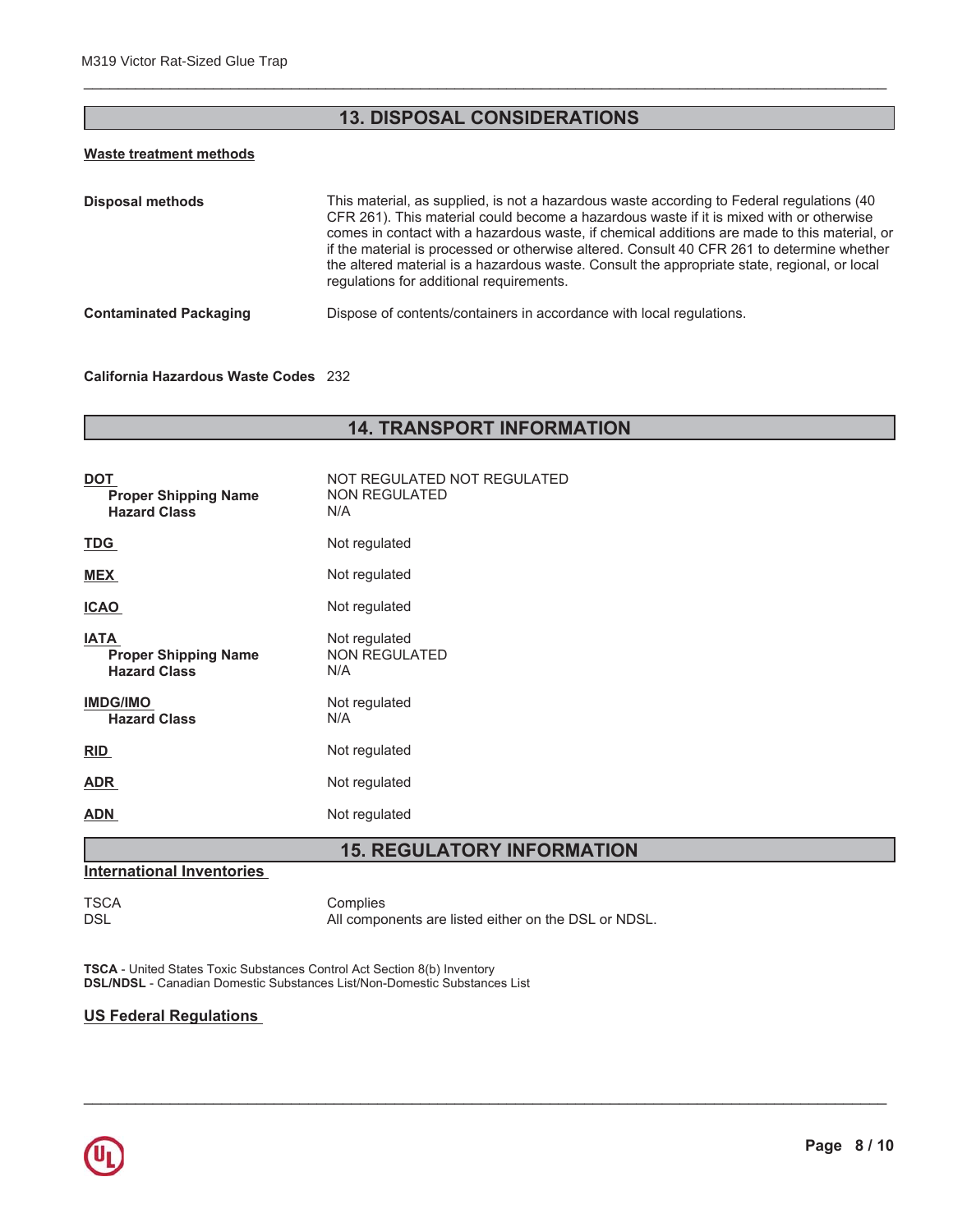#### **SARA 313**

Section 313 of Title III of the Superfund Amendments and Reauthorization Act of 1986 (SARA). This product does not contain any chemicals which are subject to the reporting requirements of the Act and Title 40 of the Code of Federal Regulations, Part 372

| Yes |
|-----|
| No. |
| Nο  |
| Nο  |
| N٥  |
|     |

#### **CWA (Clean Water Act)**

This product does not contain any substances regulated as pollutants pursuant to the Clean Water Act (40 CFR 122.21 and 40 CFR 122.42)

#### **CERCLA**

This material, as supplied, does not contain any substances regulated as hazardous substances under the Comprehensive Environmental Response Compensation and Liability Act (CERCLA) (40 CFR 302) or the Superfund Amendments and Reauthorization Act (SARA) (40 CFR 355). There may be specific reporting requirements at the local, regional, or state level pertaining to releases of this material

#### **US State Regulations**

#### **California Proposition 65**

This product does not contain any Proposition 65 chemicals.

This chemical is a pesticide device subject to certain labeling requirements under federal pesticide law. These requirements differ from the classification criteria and hazard information required for safety data sheets and for workplace labels of non-pesticide chemicals.

| <b>16. OTHER INFORMATION</b> |                                                                                        |                       |                          |                                                  |  |
|------------------------------|----------------------------------------------------------------------------------------|-----------------------|--------------------------|--------------------------------------------------|--|
| <b>NFPA</b>                  | <b>Health Hazards 2</b>                                                                | <b>Flammability 0</b> | Instability 0            | <b>Physical and</b><br><b>Chemical Hazards -</b> |  |
| <b>HMIS</b>                  | <b>Health Hazards 2</b>                                                                | <b>Flammability 0</b> | <b>Physical Hazard 0</b> | <b>Personal Protection</b><br>X                  |  |
| <b>Prepared By</b>           | Product Stewardship<br>23 British American Blvd.<br>Latham, NY 12110<br>1-800-572-6501 |                       |                          |                                                  |  |
| <b>Revision Date</b>         | 13-Jan-2014                                                                            |                       |                          |                                                  |  |